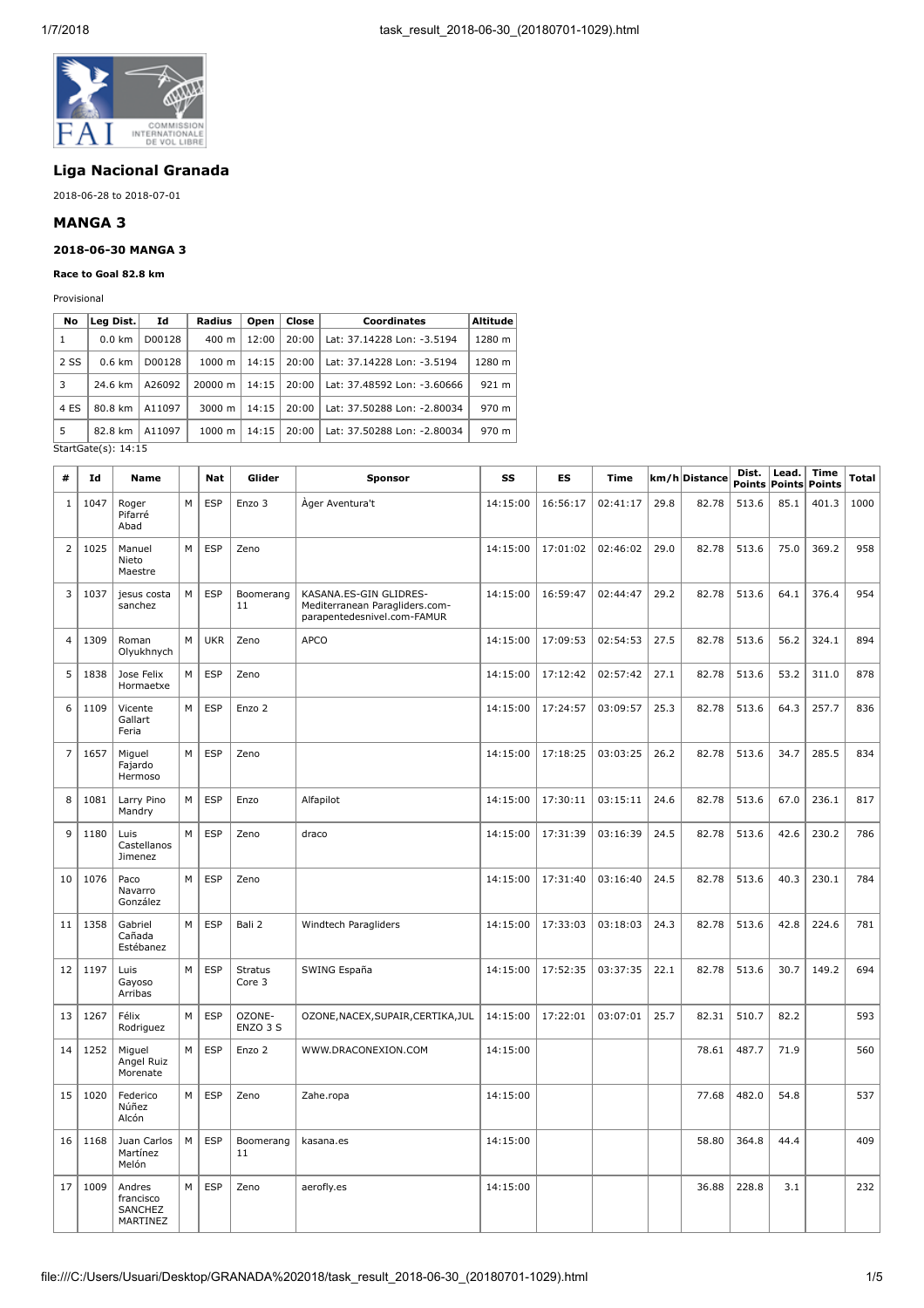# 1/7/2018 task\_result\_2018-06-30\_(20180701-1029).html

| #  | Ιd   | Name                                 |   | Nat        | Glider    | <b>Sponsor</b>                                               | SS       | ES | Time | km/h Distance | Dist. | Lead. | <b>Time</b><br>Points Points Points | Total          |
|----|------|--------------------------------------|---|------------|-----------|--------------------------------------------------------------|----------|----|------|---------------|-------|-------|-------------------------------------|----------------|
| 18 | 1653 | Ben<br>Empson                        | M | <b>GBR</b> | Zeno      | www.parashop.es,<br>www.profitablewebprojects.com            | 14:15:00 |    |      | 31.14         | 193.2 | 0.9   |                                     | 194            |
| 19 | 1272 | Luis<br>Manuel<br>Ramos              | M | <b>ESP</b> | Zeno      | enminube                                                     | 14:15:00 |    |      | 29.39         | 182.3 |       |                                     | 182            |
| 20 | 1165 | Pablo<br>Puertes<br>López            | M | <b>ESP</b> | Sigma 9   |                                                              | 14:15:00 |    |      | 26.73         | 165.8 |       |                                     | 166            |
| 21 | 1329 | Joseba<br>Sobrón<br>Mendibil         | M | <b>ESP</b> | Peak 3    | E.S.C.A.N.P.A                                                | 14:15:00 |    |      | 24.33         | 151.0 |       |                                     | 151            |
| 22 | 1669 | German<br>Cabrera                    | M | <b>ESP</b> | Cayenne 5 |                                                              | 14:15:00 |    |      | 20.27         | 125.8 |       |                                     | 126            |
| 23 | 1420 | Vasile<br>Bogdan<br>Clinciu          | M | <b>ESP</b> | Zeno      | Paragliding-romania.ro                                       | 14:15:00 |    |      | 17.62         | 109.3 |       |                                     | 109            |
| 24 | 1800 | Dani<br>Martínez<br>Alarcón          | M | <b>ESP</b> | Chili 4   | Skywalk España - Castillo de Segura                          | 14:15:00 |    |      | 17.38         | 107.8 |       |                                     | 108            |
| 25 | 1105 | Sergio<br>Alcaraz<br>Pérez           | M | <b>ESP</b> | Artik 3   |                                                              | 14:15:00 |    |      | 9.11          | 56.5  |       |                                     | 57             |
| 25 | 1850 | Cristóbal<br>García<br>Morales       | M | <b>ESP</b> | Triton 2  |                                                              | 14:15:00 |    |      | 9.15          | 56.8  |       |                                     | 57             |
| 27 | 1851 | Daniel<br>Blanco<br>Navarro          | M | <b>ESP</b> | Sigma 10  |                                                              | 14:15:00 |    |      | 8.77          | 54.4  |       |                                     | 54             |
| 28 | 1875 | Robinson<br>Altieri<br>Sánchez       | M | <b>ESP</b> | Zeno      |                                                              | 14:15:00 |    |      | 6.68          | 41.4  |       |                                     | 41             |
| 28 | 1621 | SALVADOR<br>RIPOLL<br>DÍAZ           | M | <b>ESP</b> | Zeno      | <b>VLA</b>                                                   | 14:15:00 |    |      | 6.56          | 40.7  |       |                                     | 41             |
| 30 | 1093 | javier<br>gomez de<br>segura         | M | <b>ESP</b> | Sigma 8   |                                                              | 14:15:00 |    |      | 6.13          | 38.0  |       |                                     | 38             |
| 31 | 1217 | Miguel<br>Casas<br>Suárez            | M | <b>ESP</b> | Alpina 2  |                                                              | 14:15:00 |    |      | 4.64          | 28.8  |       |                                     | 29             |
| 32 | 1876 | Miguel<br>Alcalde<br>Vega            | M | <b>VEN</b> | Delta 2   |                                                              | 14:15:00 |    |      | 4.00          | 24.8  |       |                                     | 25             |
| 32 | 1866 | Andrés<br>Herrero<br>Martínez        | M | ESP        | Sigma 9   | kasana.es                                                    |          |    |      | 4.00          | 24.8  |       |                                     | 25             |
| 32 | 1255 | José<br>Manuel<br>Morales            | M | <b>ESP</b> | Bali 2    | Windtech                                                     | 14:15:00 |    |      | 4.00          | 24.8  |       |                                     | 25             |
| 32 | 1873 | Ángel<br>Castro<br>Marchal           | M | <b>ESP</b> | Torck 2   |                                                              |          |    |      | 4.00          | 24.8  |       |                                     | 25             |
| 32 | 1017 | Xavier<br>Berneda                    | М | <b>ESP</b> | Enzo 3    | MunichSports.com - Parashop.es -<br>FlyFox - DuuoShoes.com - | 14:15:00 |    |      | 4.00          | 24.8  |       |                                     | 25             |
| 37 | 1006 | José Javier<br>Álvarez<br>Castillejo | М | <b>ESP</b> | Enzo 3    | Alamair                                                      |          |    |      | <b>DNF</b>    | 0.0   |       |                                     | $\overline{0}$ |

#### **Notes**

| Td | Name                                      | Notel |
|----|-------------------------------------------|-------|
|    | 1006   José Javier Álvarez Castillejo   a |       |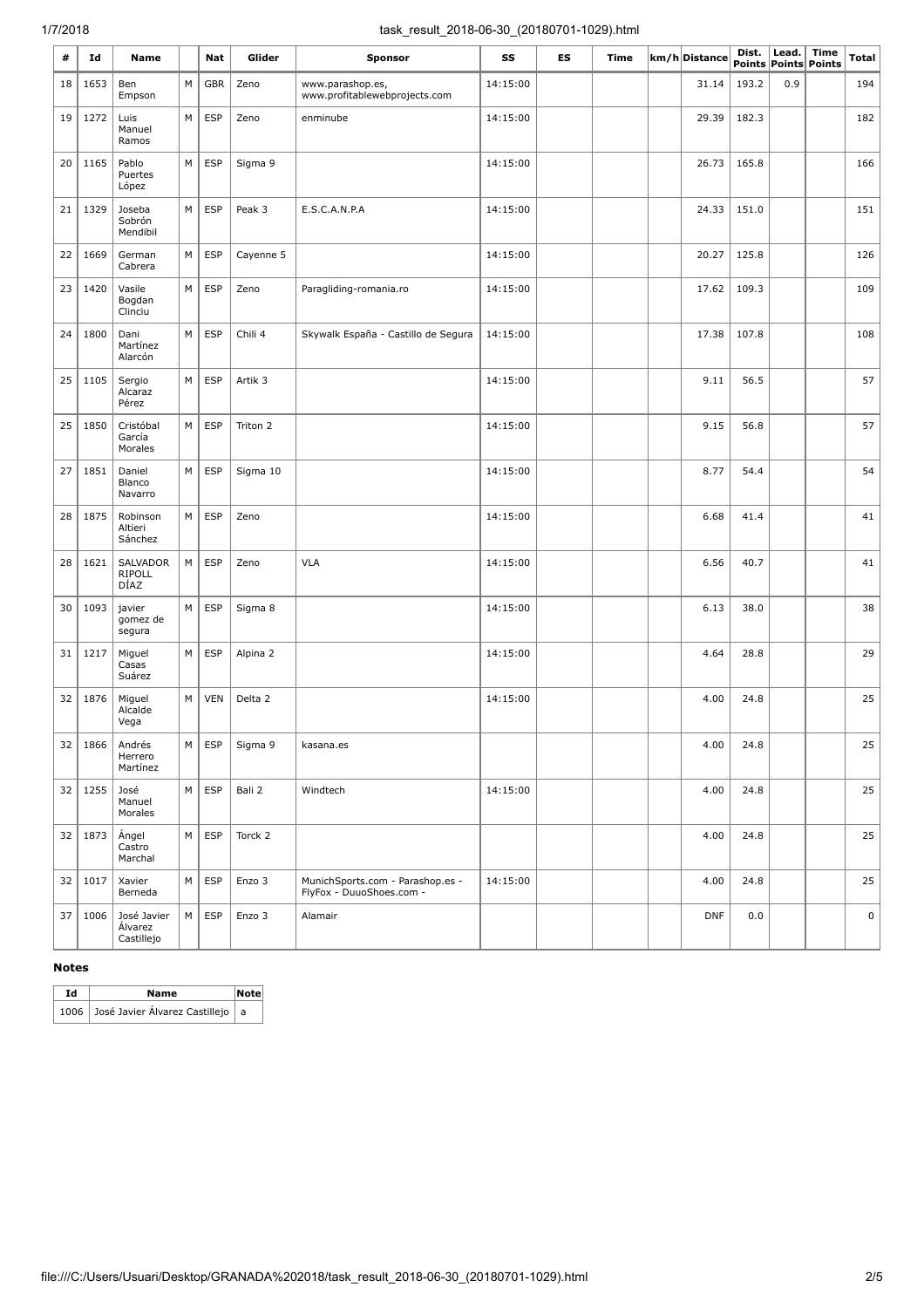## **Pilots absent from task (ABS)**

## **Id Name**

### **Pilots not yet processed (NYP)**

| Ιd   | Name                                  |
|------|---------------------------------------|
| 1041 | Maite Moreno Benito                   |
| 1043 | Luis Pol Bernal                       |
| 1134 | Javier (Keniata) Ruiz-Larrea de Tuero |
| 1169 | Fernando Sarralde Vizuete             |
| 1817 | RAMON JOSE LOPEZ SOTO                 |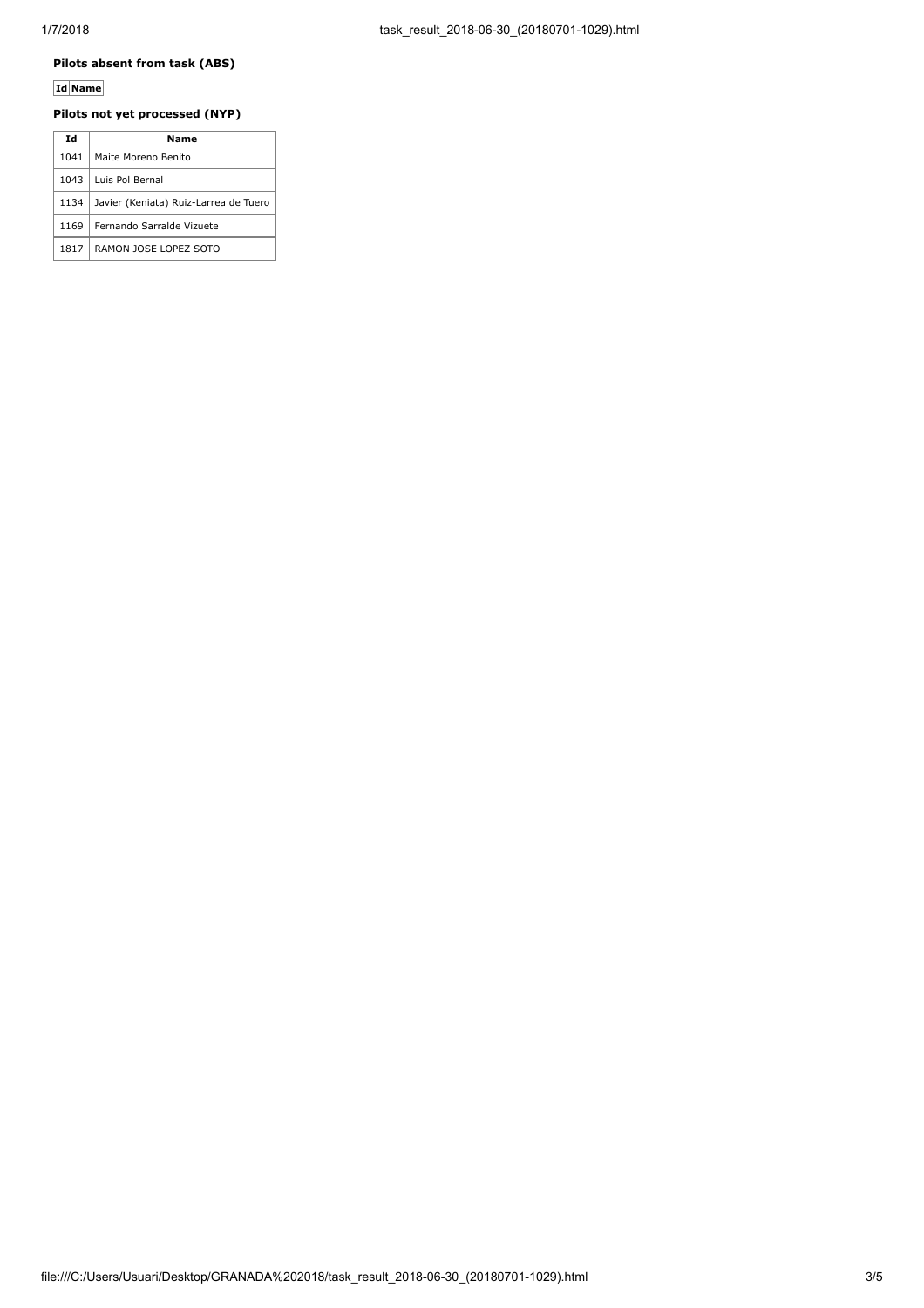## **Task statistics**

| param                           | value                     |
|---------------------------------|---------------------------|
| ss_distance                     | 80.183                    |
| task_distance                   | 82.781                    |
| launch_to_ess_distance          | 80.784                    |
| no_of_pilots_present            | 37                        |
| no_of_pilots_flying             | 36                        |
| no_of_pilots_lo                 | 24                        |
| no_of_pilots_reaching_nom_dist  | 20                        |
| no_of_pilots_reaching_es        | 13                        |
| no_of_pilots_reaching_goal      | 12                        |
| sum_flown_distance              | 1550.757                  |
| best_dist                       | 82.781                    |
| best_time                       | 2.68805555555556          |
| worst_time                      | 3.6263888888889           |
| no_of_pilots_in_competition     | 42                        |
| no_of_pilots_landed_before_stop | 0                         |
| sum_dist_over_min               | 1421.556                  |
| sum_real_dist_over_min          | 1421.556                  |
| sum flown distances             | 1550.757                  |
| best real dist                  | 82.781                    |
| last_start_time                 | 2018-06-30T14:15:00+02:00 |
| first_start_time                | 2018-06-30T14:15:00+02:00 |
| first_finish_time               | 2018-06-30T16:56:17+02:00 |
| max_time_to_get_time_points     | 4.32758462073115          |
| no_of_pilots_with_time_points   | 12                        |
| goalratio                       | 0.33333333333333          |
| arrival_weight                  | 0                         |
| departure_weight                | 0                         |
| leading_weight                  | 0.0851212962962963        |
| time_weight                     | 0.401286111111111         |
| distance_weight                 | 0.513592592592593         |
| smallest_leading_coefficient    | 2.13871734080994          |
| available_points_distance       | 513.592592592593          |
| available_points_time           | 401.286111111111          |
| available_points_departure      | 0                         |
| available_points_leading        | 85.1212962962963          |
| available_points_arrival        | 0                         |
| time_validity                   | 1                         |
| launch_validity                 | 1                         |
| distance_validity               | 1                         |
| stop_validity                   | 1                         |
| day_quality                     | 1                         |
| ftv_day_validity                | 1                         |
| time_points_stop_correction     | 0                         |

#### **Scoring formula settings**

| param      | value          |
|------------|----------------|
| id         | <b>PWC2016</b> |
| min dist   |                |
| nom dist   | 25             |
| nom time   |                |
| nom launch | 0.96           |
| nom_goal   |                |